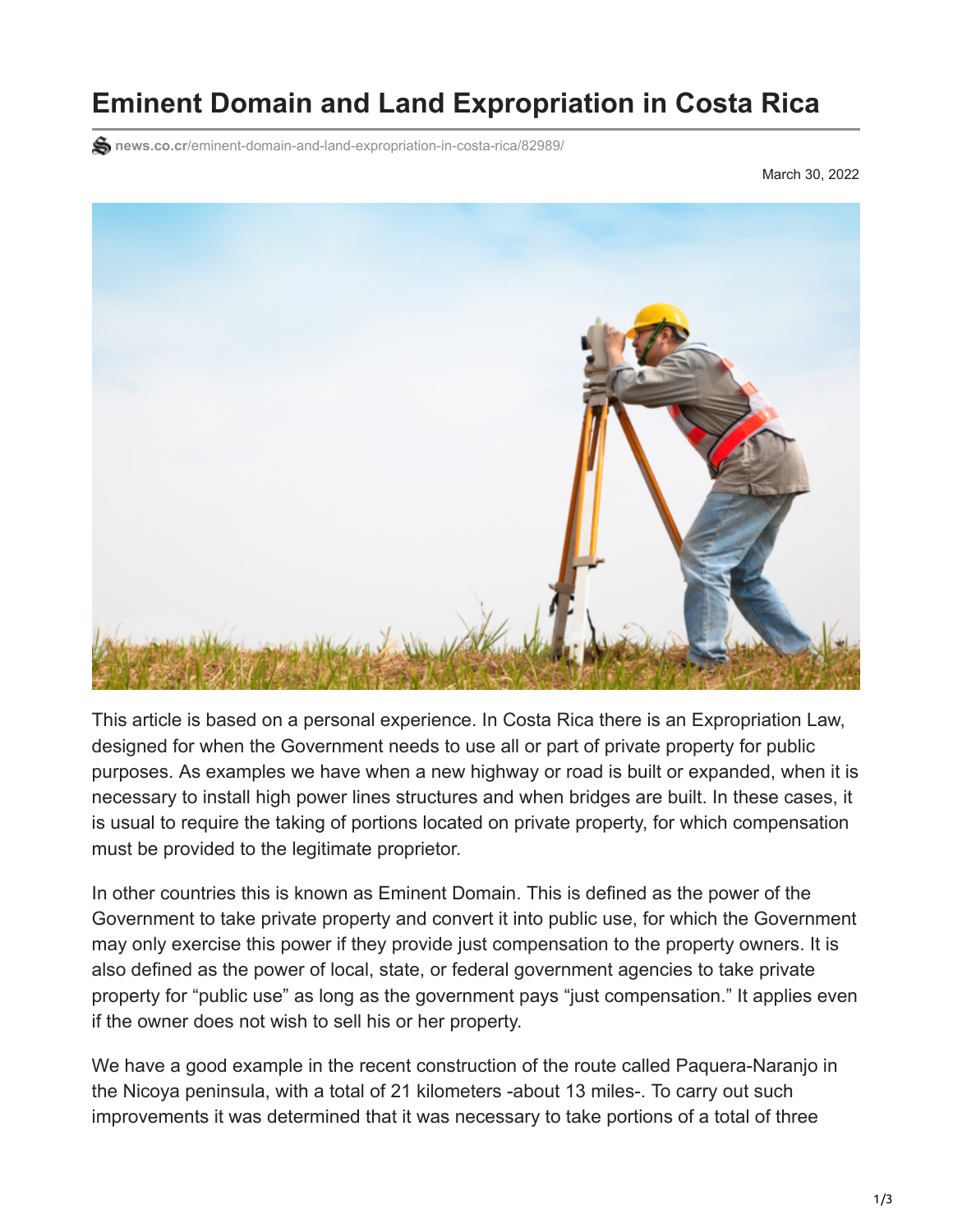hundred and twenty private owned lands. That route has already been completed and was inaugurated last year. The question is: does it mean that the owners received their payment? Not at all, just some of them.

## **How does the legal procedure work? In summary, it is like this:**

a. The government must make a declaration of public interest and request the Real Estate Property Registry to annotate it in the margin of the title.

b. A technical report is prepared showing the areas to be affected.

c. An appraisal of the land must be prepared.

d. The owner must be informed of the report and the appraisal, so that he or she can decide to accept it or not. If it is accepted, supposedly the owner must go to sign a transfer document at the State Notary to receive the payment. If it is not accepted, the Government must deposit the appraisal money in a Court called Contentious-Administrative.

e. Once the money is deposited in the Court, the Government requests a Judge to allow taking possession of the land required to do the work.

d. The Judge authorizes the Government to take possession and notifies the owner that the money from the appraisal is ready to withdraw anytime. Owner can also request that a Court Expert gets appointed to review the appraisal and determine if the amount is correct or should be higher.

F. Once the right price is set, all expropriated areas are recorded into the name of the Government.

So, if the procedure is clear: How is it that many do not receive payment despite accepting the appraisal? We can say that the Government uses a trap, making the owners believe that they are helping to improve the country and that they will receive the payment in an easier way. This tool is called a " letter of voluntary possession guarantee." So, they ask the owner to please sign a document that allows them to take the land and they give him a letter indicating the date of payment.

Incredible as it sounds, this is just a way to continue the work without going through the legal procedures, and even the payment date indicated in the letter is not met. Thus, in this way, the Government deceives the owners, who by not receiving payment have to hire a lawyer and file a lawsuit, where the Government itself puts lawyers to make allegations against and delay the proceedings for years, thus saving the advance payment, and legal procedures.

The same situation occurs when the appraisal is accepted, then the Government takes many months to authorize the procedures required for the owner to sign the transfer deed and receive the actual payment. In summary: pretending to be good "to help with the progress of the country" and believing that the Government acts fair, even giving letters with payment dates, it is a mistake. It seems that only those who refuse to cooperate in any way receive the timely payment.